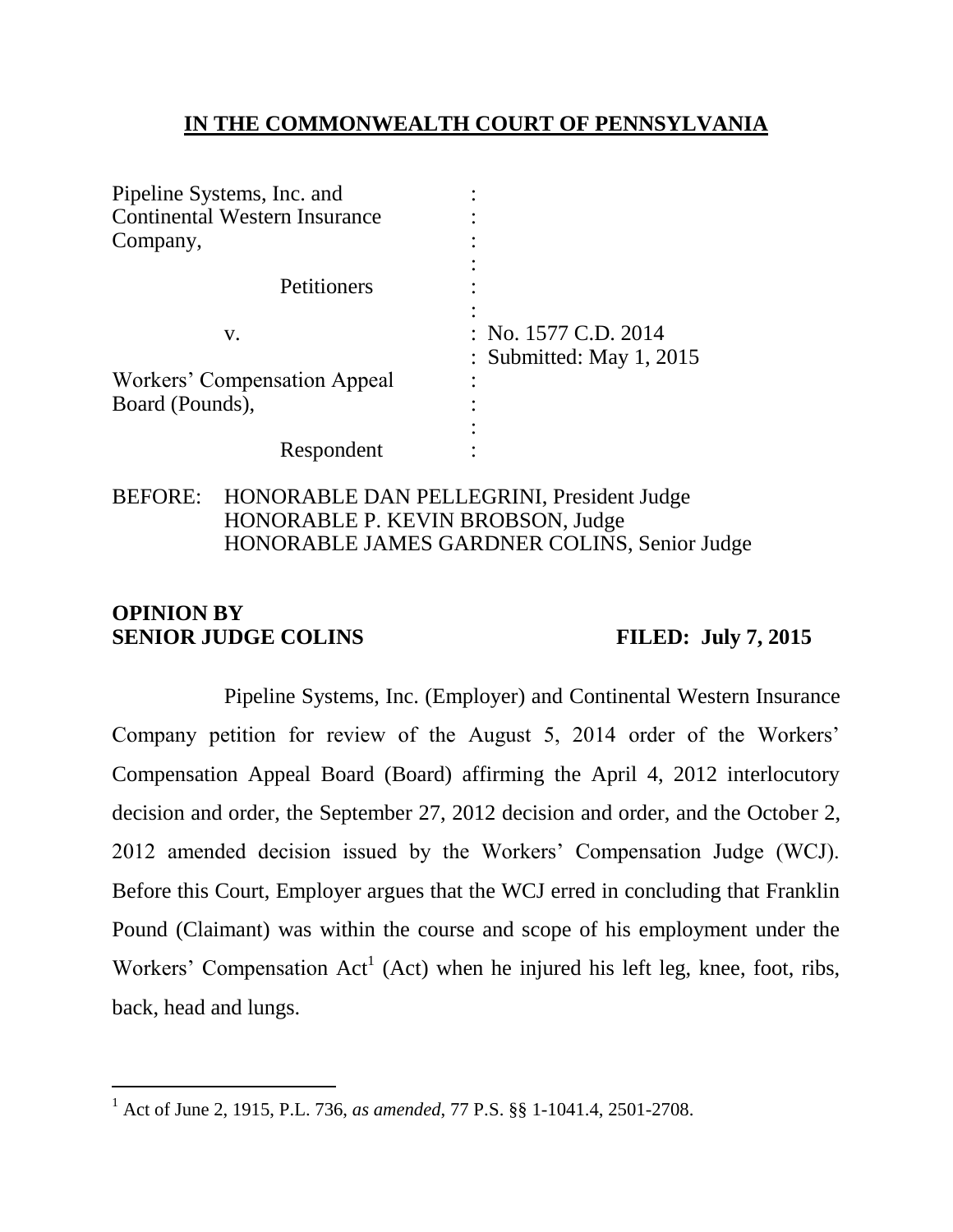The facts in the instant matter are not in dispute. The question before this Court is whether the circumstances giving rise to Claimant's injury demonstrate that Claimant's injury was in the course of and causally related to his employment, thereby defining his injury as work-related and within the ambit of the Act. *Penn State University v. Workers' Compensation Appeal Board (Smith)*, 15 A.3d 949, 952 (Pa. Cmwlth. 2011).

Employer obtained a contract to install a new addition to the Sewickley Borough Sanitation Department Plant (Borough Plant), which included the installation of pipelines and manholes. (Record Item (R. Item) 4, April 4, 2012 WCJ Interlocutory Decision, Testimony & Evidence ¶1 (4/4/12 WCJ Decision, T. & E. ¶1); March 11, 2011 Hearing Transcript (3/11/2011 H.T.) at 14, 17-18, 47,  $54.<sup>2</sup>$  In January 2010, Claimant began working on the Borough Plant job site for

 $2$  The facts in this matter are based solely on Claimant's testimony, which the WCJ found credible and accepted. (R. Item 4, April 4, 2012 WCJ Decision, Findings of Fact ¶1.) Employer argues that the WCJ failed to satisfy the reasoned decision requirement of Section 422(a) of the Act, or rely on substantial evidence; however, in making this argument, Employer repeatedly admits that the facts are undisputed and argues that the WCJ should have reached the legal conclusion that Claimant was not in the course of his employment at the time of his injury. (*See*  Employer's Brief at 7, 28, 32, 41, 43.) We agree with Employer that the WCJ's decision was structured in an unorthodox manner. In a section of the WCJ's April 4, 2012 interlocutory decision titled "Testimony and Evidence," the WCJ intermingled his discussion of the facts with his discussion of Claimant's and Employer's arguments concerning the import of those facts. (R. Item 4, April 4, 2012 WCJ Decision, Testimony & Evidence.) The WCJ then adopted and incorporated the factual discussion from the Testimony and Evidence section of his decision in his Findings of Fact, rather than repeating his findings in specifically numbered paragraphs. (*Id*., Findings of Fact.) Nevertheless, the decision specified the evidence relied upon, stated the reason for accepting it, and explained the rationale behind the decision, thereby satisfying the reasoned decision requirement of Section 422(a) of the Act, 77 P.S. § 834; *compare Daniels v. Workers' Compensation Appeal Board (Tristate Transport)*, 828 A.2d 1043, 1053-1054 (Pa. 2003). In addition, the WCJ's findings were based on substantial evidence: Claimant's undisputed credible testimony. *See, e.g., Community Empowerment Association v. Workers' Compensation Appeal Board (Porch)*, 962 A.2d 1, 7-8 (Pa. Cmwlth. 2008); *Waldameer Park, Inc. v. Workers' Compensation Appeal Board (Morrison)*, 819 A.2d 164, 168 (Pa. Cmwlth. 2003).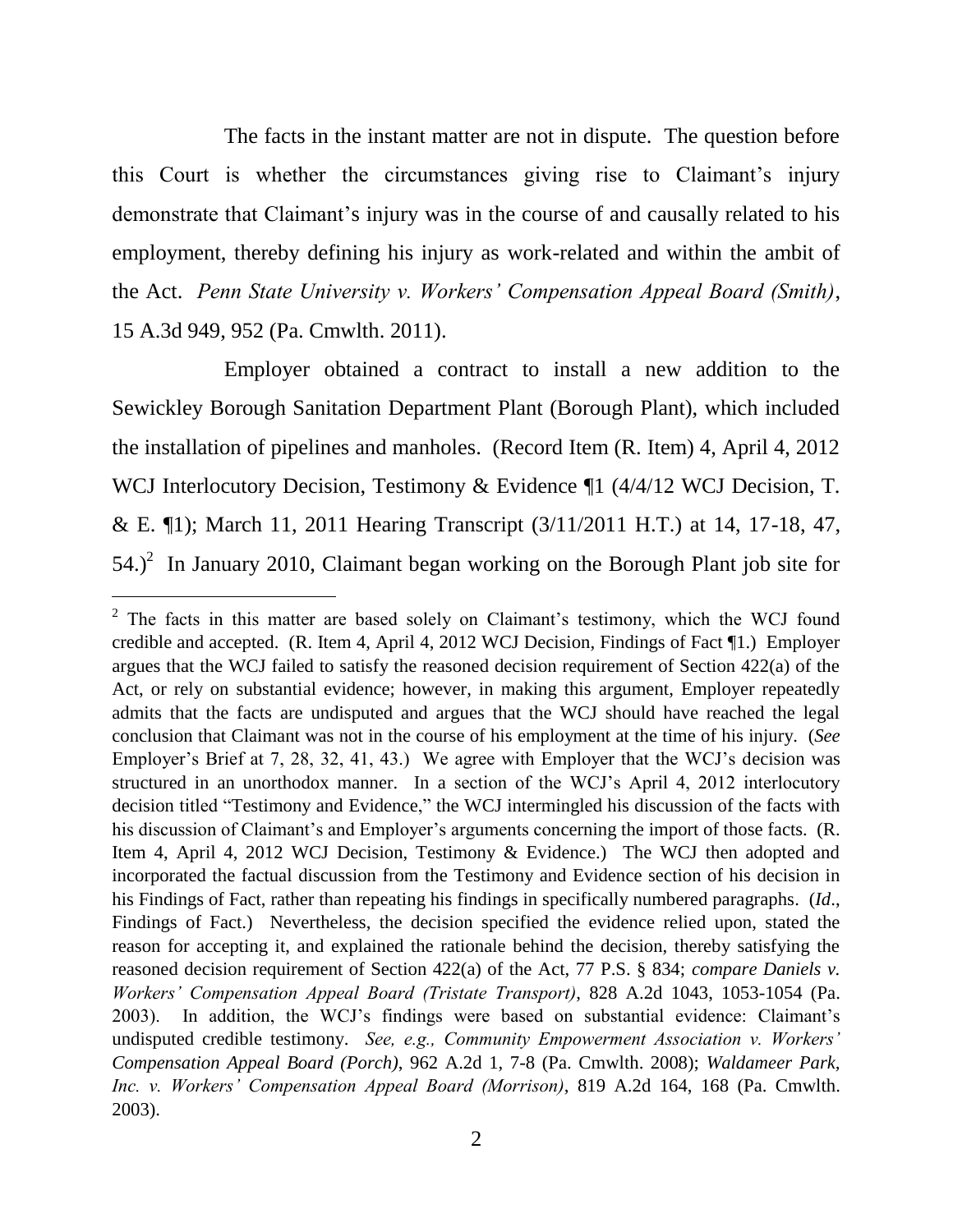Employer. (4/4/12 WCJ Decision, T. & E. ¶1; 3/11/2011 H.T. at 18, 51.) The Borough Plant job site contained a concrete pit with a ladder attached to the side. (4/4/12 WCJ Decision, T. & E. ¶1; 3/11/2011 H.T. at 19-20, 48.) Prior to July 2010, Claimant had performed work in the pit for Employer. (4/4/12 WCJ Decision, T. & E. ¶1; 3/11/2011 H.T. at 24-25, 48, 51.)

On July 29, 2010, Claimant and three fellow employees of Employer were at the Borough Plant installing new pipeline in an area located approximately thirty feet away from the concrete pit.  $(4/4/12 \text{ WCI Decision}, T. \& E. \parallel 1)$ ; 3/11/2011 H.T. at 19-20, 48.) Claimant heard an employee of the Borough Plant call out for help, "...man down. Jack fell," and Claimant and two of Claimant's coworkers rushed to the area of the pit to provide assistance. (4/4/12 WCJ Decision, T. & E. ¶1; 3/11/2011 H.T. at 20, 24, 48, 57.) Once there, Claimant discovered that a Borough Plant employee was lying at the bottom of the pit. (4/4/12 WCJ Decision, T. & E. ¶1; 3/11/2011 H.T. at 19.) Claimant, along with Dennis, the Borough Plant Manager, and Sean, an inspector with an engineering company on the job site, descended the ladder in an effort to assist the Borough Plant employee. (4/4/12 WCJ Decision, T. & E. ¶1; 3/11/2011 H.T. at 21, 49.) When Claimant finished descending the ladder, Claimant examined the Borough Plant employee and indicated to the others that Claimant "knew he was gone." (4/4/12 WCJ Decision, T. & E. ¶1; 3/11/2011 H.T. at 21.)

Claimant testified that when he stood up, he felt as though the breath was being sucked out of him, and he knew that something was wrong. (4/4/12 WCJ Decision, T. & E.  $\P$ 1; 3/11/2011 H.T. at 21-22.) Claimant tried to climb out of the pit, but lost consciousness before he could reach the top of the ladder and fell approximately 20 feet to the bottom of the pit. (4/4/12 WCJ Decision, T. & E.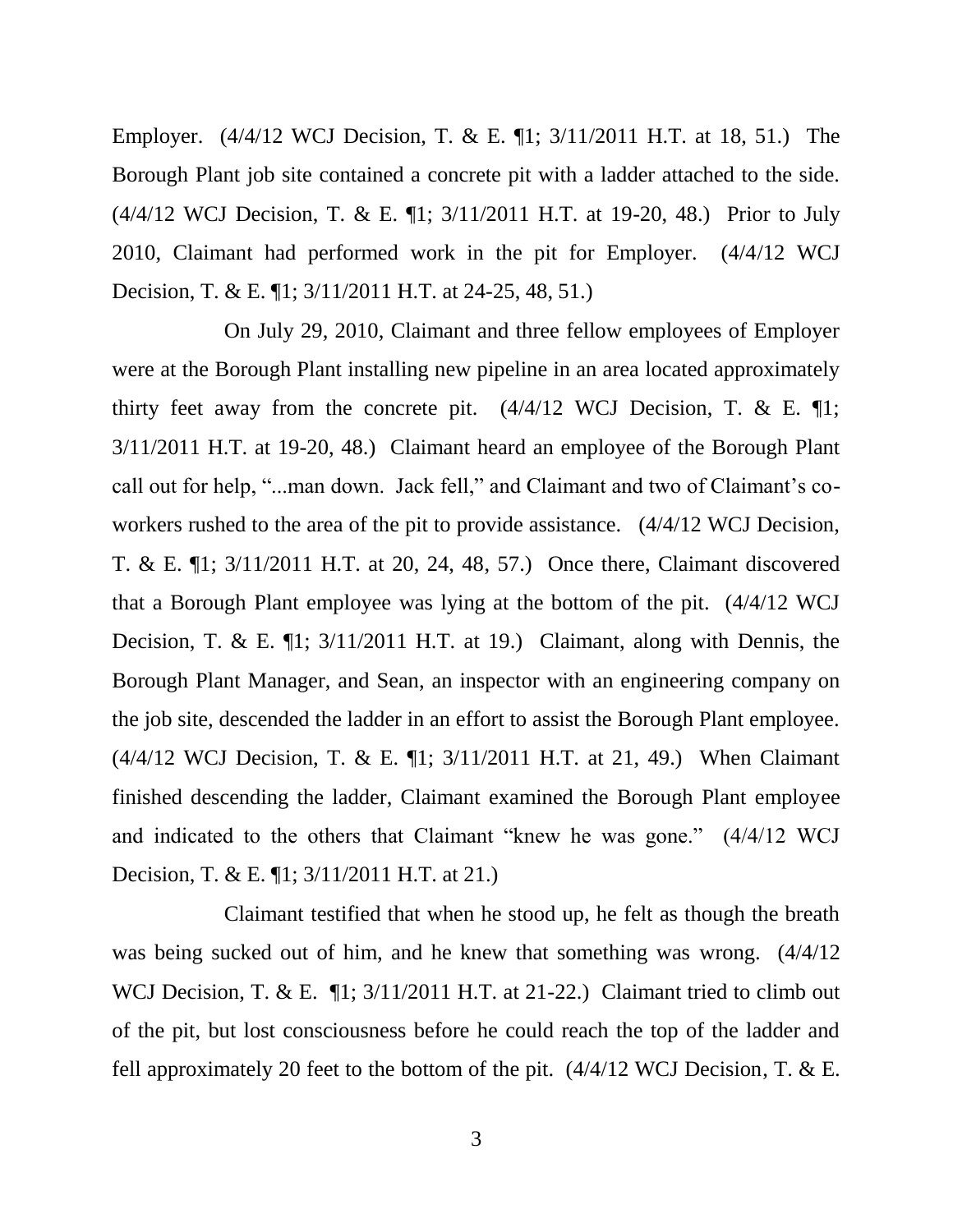¶1; 3/11/2011 H.T. at 21-22.) Claimant's co-employees determined that there was gas in the pit and they responded by pumping fresh air into the pit utilizing a fresh air machine owned by Employer.  $(4/4/12 \text{ WCI Decision}, T. \& E. \P1; 3/11/2011)$ H.T. at 22-23, 50, 56.) Claimant was hospitalized and subsequently learned that there had been methane gas in the pit.  $(4/4/12 \text{ WCI Decision}, T. & E. \text{T1};$ 3/11/2011 H.T. at 23.) It was Claimant's recollection that he had not been warned about any methane gases in the pit. (4/4/12 WCJ Decision, T. & E. ¶1; 3/11/2011 H.T. at 23.) Claimant also stated that no one from the Borough Plant or elsewhere warned him not to go into the pit when he did.  $(4/4/12 \text{ WCI Decision}, T. & E. \text{T1},$ 3/11/2011 H.T. at 23, 57-58.)

On August 11, 2010, a Notice of Temporary Compensation Payable was issued establishing Claimant's average weekly wage at the time of injury and a corresponding total temporary disability rate. (3/11/2011 H. T. at 6, Claimant Exhibit 2 - Bureau Documents.) On October 14, 2010, Employer issued a Notice Stopping Temporary Compensation and a Notice of Denial. (*Id*.) On October 27, 2010, Claimant filed a Claim Petition listing injuries to his left leg, knee, foot, ribs, back and lungs. (R. Item 1.) On November 19, 2010, Employer filed an Answer to the Claim Petition denying that Claimant was within the course and scope of employment when he was injured. (R. Item 3.) Claimant and Employer agreed to have the issue of whether Claimant was within the course and scope of his employment when his injuries occurred bifurcated for an initial determination and, following the March 11, 2011 hearing where Claimant testified, the WCJ issued an interlocutory decision and order on April 4, 2012, concluding that Claimant was within the course and scope of employment. (R. Item 4.) On September 27, 2012 the WCJ issued a decision and order granting Claimant's Claim Petition and on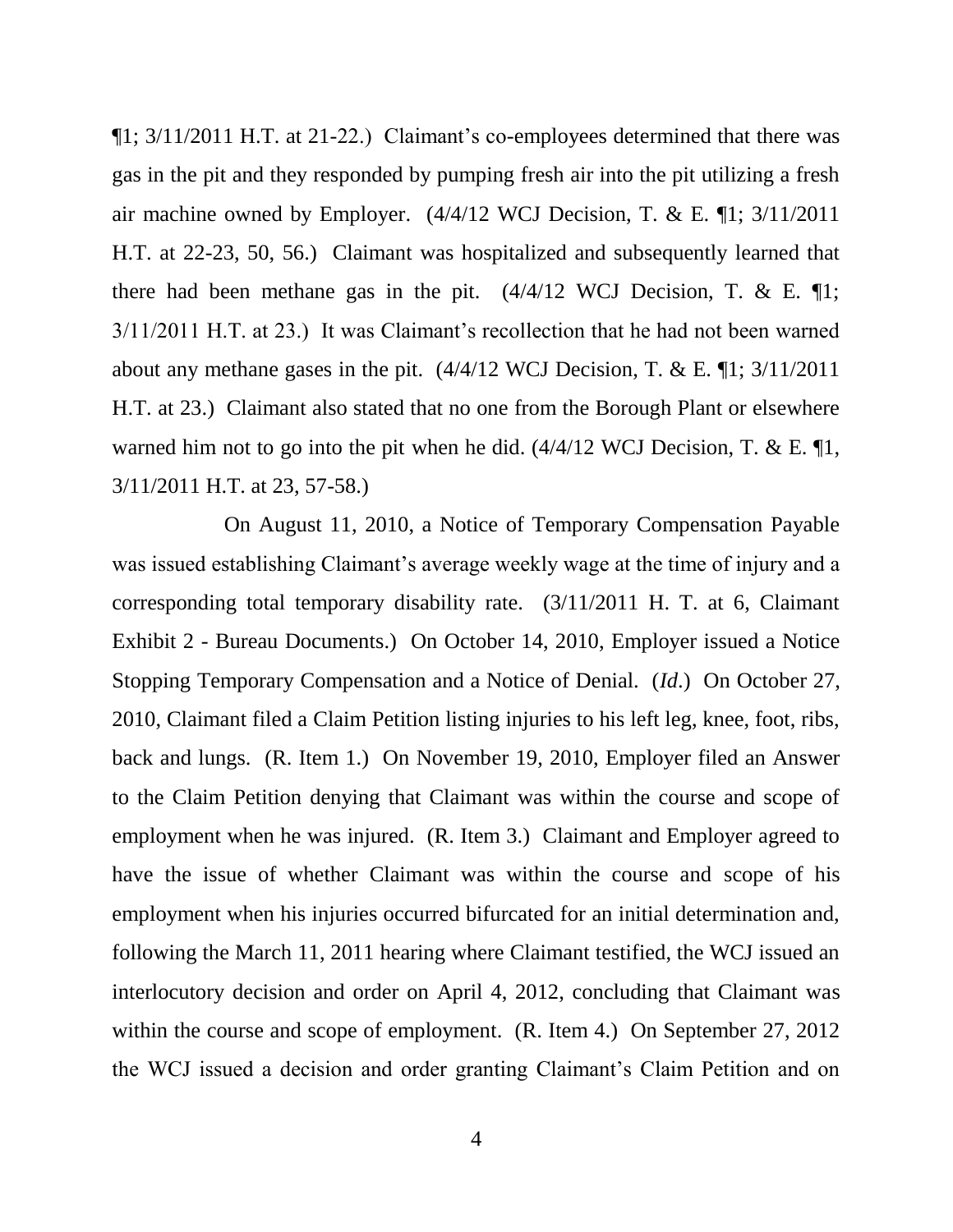October 2, 2012, the WCJ issued an amended decision with supplemental findings of fact concerning Claimant's injuries and counsel fees. (R. Items 6, 8.) Employer appealed to the Board and the Board affirmed the WCJ in an August 5, 2014 decision and order. (R. Item 13.) Employer petitioned this Court for review.

This Court's review of an order of the Board is limited to determining whether the WCJ's findings of fact are supported by substantial evidence, whether an error of law was committed or whether constitutional rights were violated. *Bufford v. Workers' Compensation Appeal Board (North American Telecom)*, 2 A.3d 548, 551 (Pa. 2010). Whether a claimant's injuries arose within the course of employment as defined by the Act is a question of law to be determined based upon the findings of fact. *Hoffman v. Workers' Compensation Appeal Board (Westmoreland Hospital)*, 741 A.2d 1286, 1287 (Pa. 1999). In examining this question, we must keep in mind that the Act "is remedial in nature and intended to benefit the worker, and, therefore, the Act must be liberally construed to effectuate its humanitarian objections." *Peterson v. Workmen's Compensation Appeal Board (PRN Nursing Agency)*, 597 A.2d 1116, 1120 (Pa. 1991). We must also keep in mind that it is the claimant who bears the burden of proving all elements necessary to support an award of workers' compensation benefits. *Inglis House v. Workmen's Compensation Appeal Board (Reedy)*, 634 A.2d 592, 595 (Pa. 1993); *Lewis v. Workers' Compensation Appeal Board (Andy Frain Services, Inc.)*, 29 A.3d 851, 861 (Pa. Cwmlth. 2011).

Section 301(c) of the Act provides that the term "injury arising in the course of employment" includes injuries sustained in furtherance of the business or affairs of the employer, as well as other injuries which occur on premises occupied or controlled by the employer. Section  $301(c)(1)$  of the Act, 77 P.S. § 411. The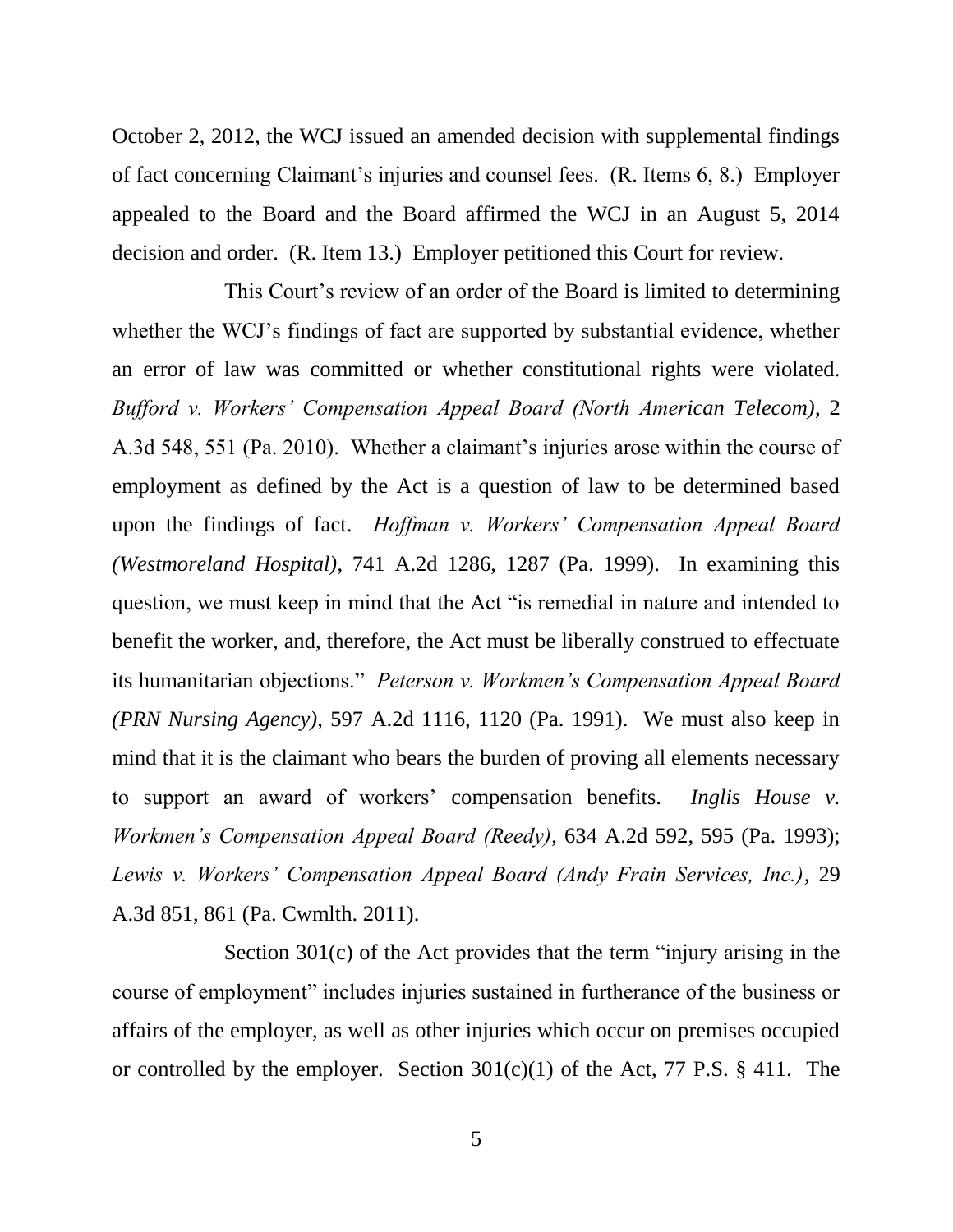courts have developed two tests that are used to determine whether an injury was sustained in the course of employment. Under the first test, the question is whether the employee was actually engaged in the furtherance of the employer's business or affairs, regardless of whether the employee was upon the employer's premises. *Kmart Corporation v. Workers' Compensation Appeal Board (Fitzsimmons)*, 748 A.2d 660, 664 (Pa. 2000); *Marazas v. Workers' Compensation Appeal Board (Vitas Healthcare Corporation)*, 97 A.3d 854, 862 (Pa. Cmwlth. 2014). Under the second test, the employee need not be engaged in the furtherance of the employer's business or affairs, however, the employee: (1) must be on the premises occupied or under the control of the employer, or upon which the employer's business or affairs are being carried on; (2) must be required by the nature of his employment to be present on the premises; and (3) must sustain injuries caused by the condition of the premises or by operation of the employer's business or affairs thereon. *Kmart*, 748 A.2d at 664; *Marazas*, 97 A.3d at 862.

In *Kmart*, a claimant who was eating lunch during her break in a public restaurant on employer's premises suffered post-traumatic stress disorder as a result of witnessing and coming to the aid of a co-worker who was the victim of a knife attack while also in the restaurant. 748 A.2d at 661-62. Examining the facts, our Supreme Court made several legal conclusions that led it to hold that the claimant in *Kmart* did not suffer an injury that was encompassed by the Act. *Id*. at 667. First, the Court concluded that the claimant and her co-worker were off-duty and that an employee intervening in the assault of a co-worker while both were offduty was "wholly foreign to her employment." *Id*. at 665*.* The Court also concluded that the claimant was not permitted to be on the premises at the time of the attack solely because of her employment, nor was she performing any duties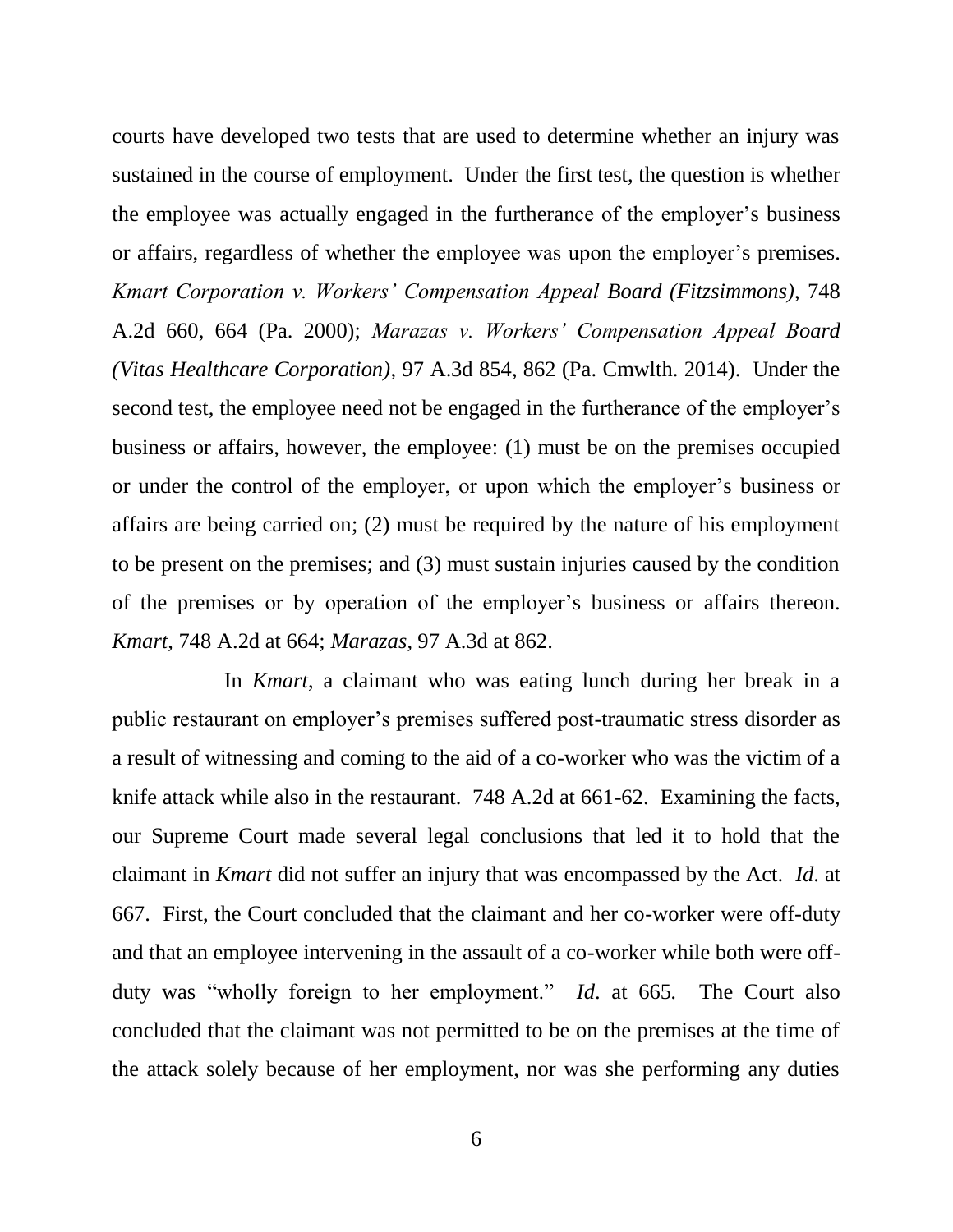related to her employment. *Id*. As a result of these conclusions, the Court held that the claimant failed to satisfy the first test in which an injury can be said to have occurred in the course of employment because the employee was not engaged in the furtherance of the employer's business or affairs. *Id*.

Next, the Court in *Kmart* examined whether claimant satisfied the three requirements necessary to demonstrate that she was injured within the course of employment, even though she was not engaged in the furtherance of employer's business or affairs at the time of injury. *Id*. The Court noted that there was no dispute that claimant was on employer's premises at the time of the injury, but concluded that she was not required to be present by the nature of her employment. *Id*. In reaching the conclusion that claimant failed to satisfy the second prong of the test, the Court explicitly rejected the contention that claimant's presence became required once the stabbing occurred in order to provide aid for her coworker and rejected any asserted relevance to its analysis of the fact that the employees only had a relationship because of their employment. *Id*. at 666.

As a part of its holding in *Kmart*, the Court discussed the theory that an employer derives a benefit from the goodwill created by the employee rendering aid or assistance to another and that this goodwill may bring injuries incurred while rendering aid within the ambit of the Act. *Id*. at 666. Our Supreme Court explicitly rejected this theory and held that an award of benefits due to any tangential goodwill that may inure to the employer is impermissible under the Act. *Id.* at 666 & n.4. Having concluded that claimant failed to demonstrate that either of the tests used to determine whether a claimant was within the course and scope of employment at the time of injury were satisfied, and having rejected the theory that tangential goodwill presumably derived by employer may provide a basis for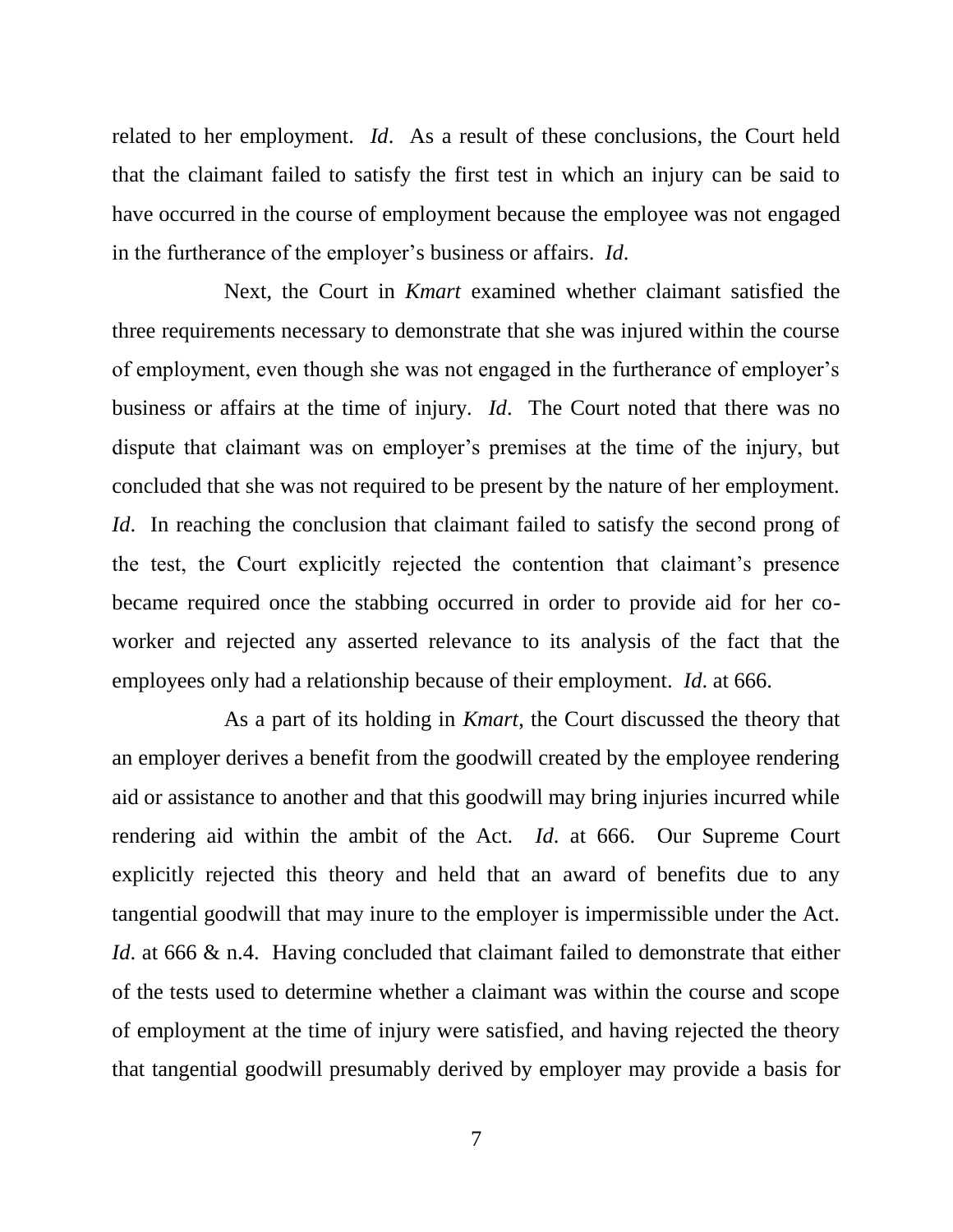coverage under the Act, the Court held that the claimant in *Kmart* was not within the course and scope of employment when she was injured and therefore she was ineligible to receive benefits under the Act. *Id*. at 667.

In 2003, following our Supreme Court's decision in *Kmart*, the General Assembly amended the Act in order to provide workers' compensation benefits for:

(10) An employe who, while in the course and scope of his employment, goes to the aid of a person and suffers injury or death as a direct result of any of the following:

(i) Preventing the commission of a crime, lawfully apprehending a person reasonably suspected of having committed a crime or aiding the victim of a crime. For purposes of this clause, the terms "crime" and "victim" shall have the same meanings as given to them in section 103 of the act of November 24, 1998 (P.L. 882, No. 111), known as the "Crime Victims Act."

(ii) Rendering emergency care, first aid or rescue at the scene of an emergency.

Section 601(a)(10)(i)-(ii) of the Act, *added by* Act of December 23, 2003, P.L. 371, 77 P.S. § 1031(a)(10)(i)-(ii).

The General Assembly's amendment of Section 601(a) is at the heart of the dispute between the parties in the instant matter. The WCJ concluded that Section  $601(a)(10)(ii)$  applied to Claimant and that Claimant's injuries were within the course and scope of his employment because he was attempting to rescue or render aid to the Borough Plant employee who had fallen into the pit. The Board affirmed and noted that Claimant was covered by the Act even though the WCJ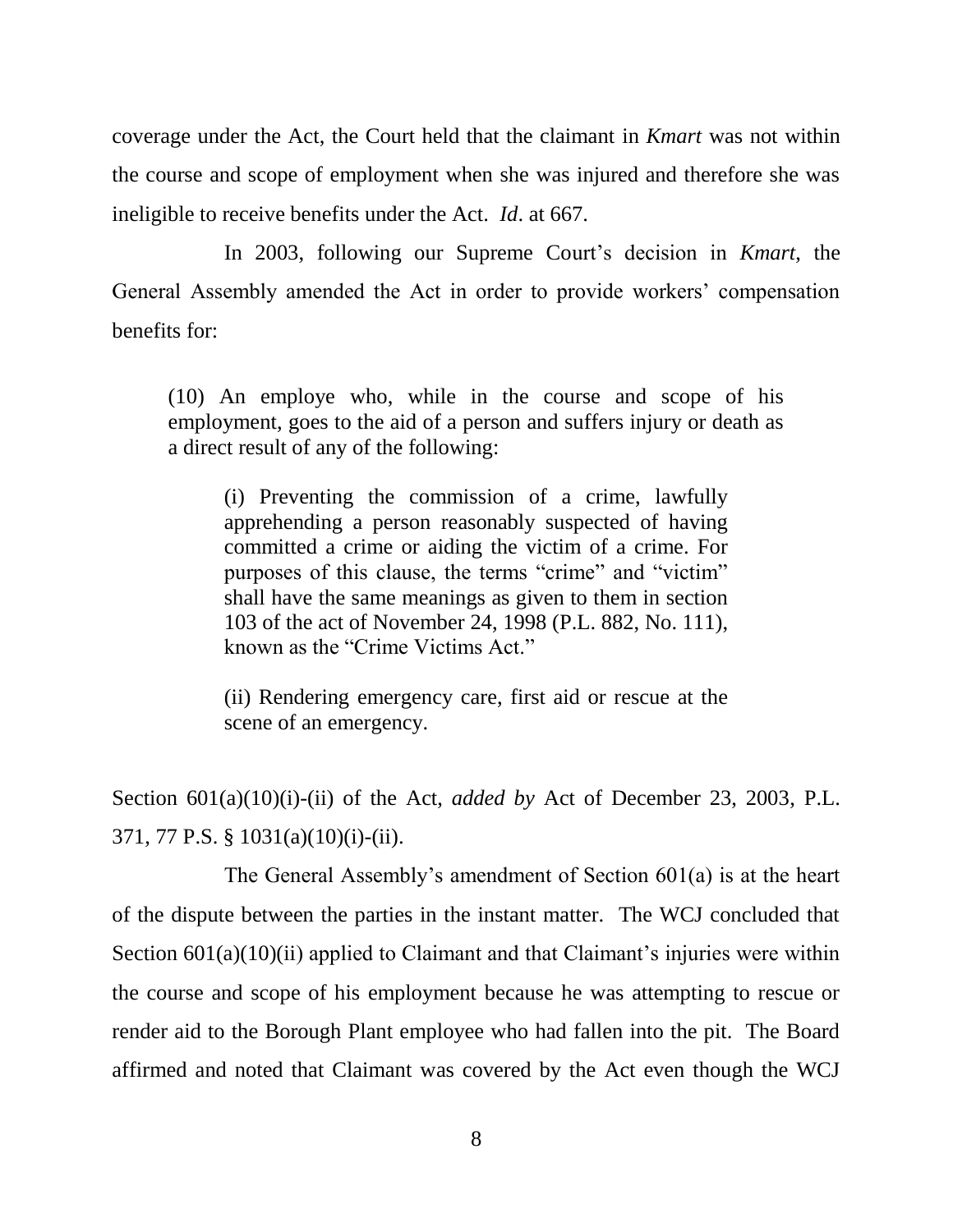found that "Claimant was not required to be at, in or near the pit into which he fell, and that the person he assisted was not a co-worker, and that [Employer] was not responsible for the pit or work being done in the pit on the day Claimant was injured." (R. Item 13, Board Decision at 3-4.)

Employer contends that the Board erred in interpreting Section  $601(a)(10)(ii)$  to encompass all employees rather than a limited class of volunteer emergency personnel. Employer argues that even if Section  $601(a)(10)$  is interpreted to encompass all employees, Section 601(a)(10) does not provide that an employee remains within the course of employment because an emergency arises and the employee renders aid. Employer contends that the facts here do not satisfy either of the tests used to determine whether an employee is in the course or scope of employment when the injury occurred. Employer argues that like the employee in *Kmart*, Claimant was not acting in furtherance of Employer's business interests and Claimant's compulsion to act as a "Good Samaritan"<sup>3</sup> was not employment-related.

Claimant argues that, unlike the claimant in *Kmart*, he was on-duty and actively engaged in the furtherance of Employer's business at the time the emergency situation arose and he went to render aid. Claimant contends that the text of Section  $601(a)(10)$  makes clear that it applies to all employees who are within the course of employment at the time an emergency arises and that it is not a general provision applicable only to a limited class of emergency personnel. In addition, Claimant argues that Section 601(a)(10) is entirely consistent with *Kmart* because it neither removes an employee from being within the course of employment because of attempts to render aid in an emergency, nor places an

<sup>3</sup> *See, e.g*., King James Bible, New Testament, Gospel of Luke, 10:25-37.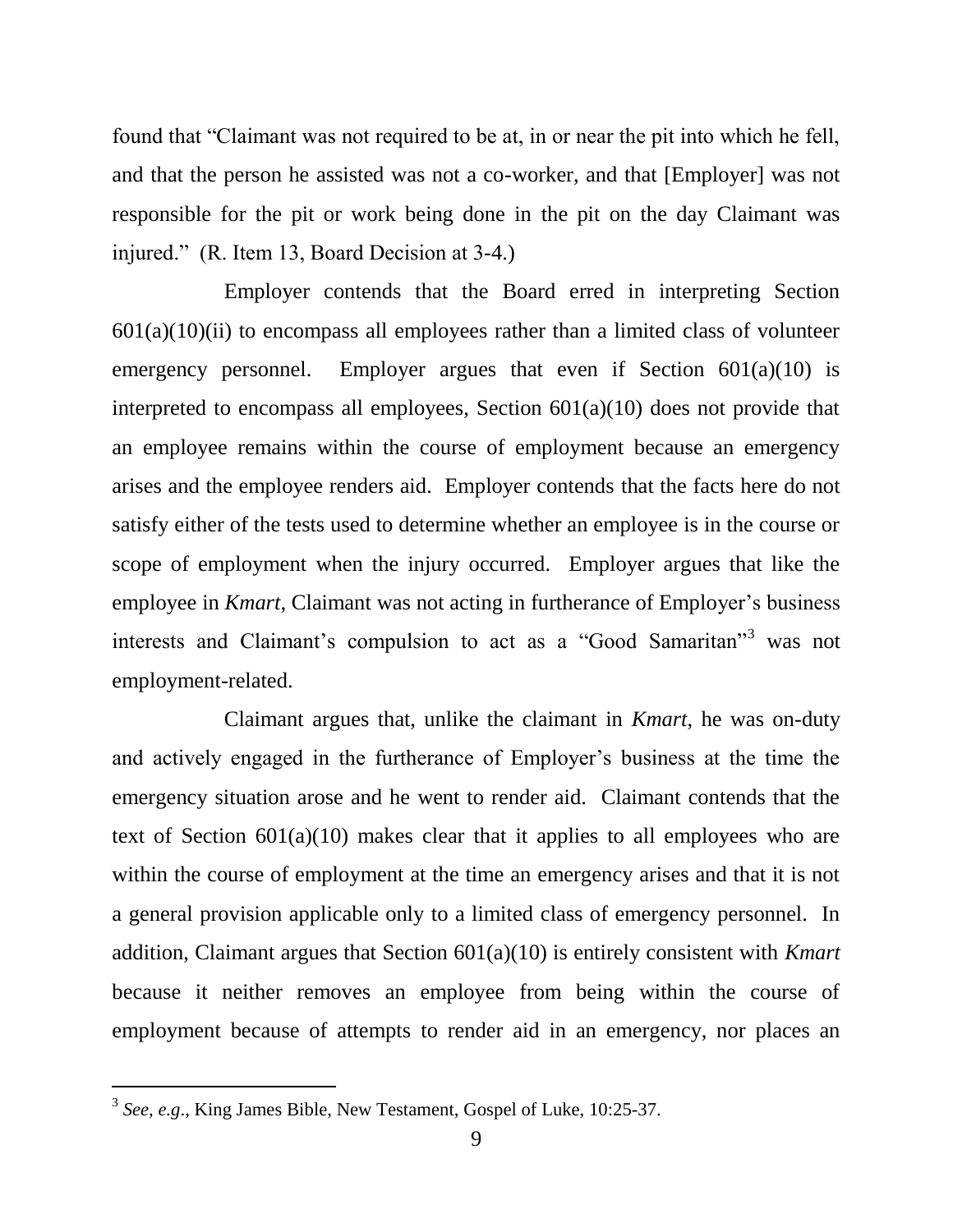employee within the scope of employment solely because of "Good Samaritan" acts. Claimant's argument is persuasive and is supported by the text, structure, and intent of Section 601(a), as well as the Act as a whole. Moreover, Claimant's interpretation is in accord with ample precedent addressing temporary departures from workplace duties that do not remove an employee from the course and scope of employment.

Generally, Section 601(a) expands the definition of "employe" used in the Act. 77 P.S. § 1031(a) ("In addition to those persons included within the definition of the word "employe" as defined in section  $104[$ <sup>4</sup>], 'employee' shall also include…"). Subsections (1) to (9) of Section 601(a) are structured similarly, expanding the definition of "employe" to encompass classes of individuals defined by its terms, generally volunteers, who are charged with responding to emergency situations and are injured while doing so, including: (1) members of volunteer fire departments or volunteer fire companies; (2) members of volunteer ambulance corps; (3) members of volunteer rescue and lifesaving squads; (4) volunteer

<sup>&</sup>lt;sup>4</sup> Section 104 defines the term "employe" under the Act:

The term 'employe', as used in this act, is declared to be synonymous with servant, and includes all natural persons who perform services, except agricultural services or domestic services performed in a private home, for another for a valuable consideration, exclusive of persons whose employment is casual in character and not in the regular course of the business of the employer and exclusive of persons to whom articles or materials are given out to be made up, cleaned, washed, altered, ornamented, finished, or repaired, or adapted for sale, in the worker's own home, or on other premises not under the control or management of the employer. Every executive officer of a corporation elected or appointed in accordance with the charter and by-laws of the corporation, except elected officers of the Commonwealth or any of its political subdivisions, shall be an employe of the corporation.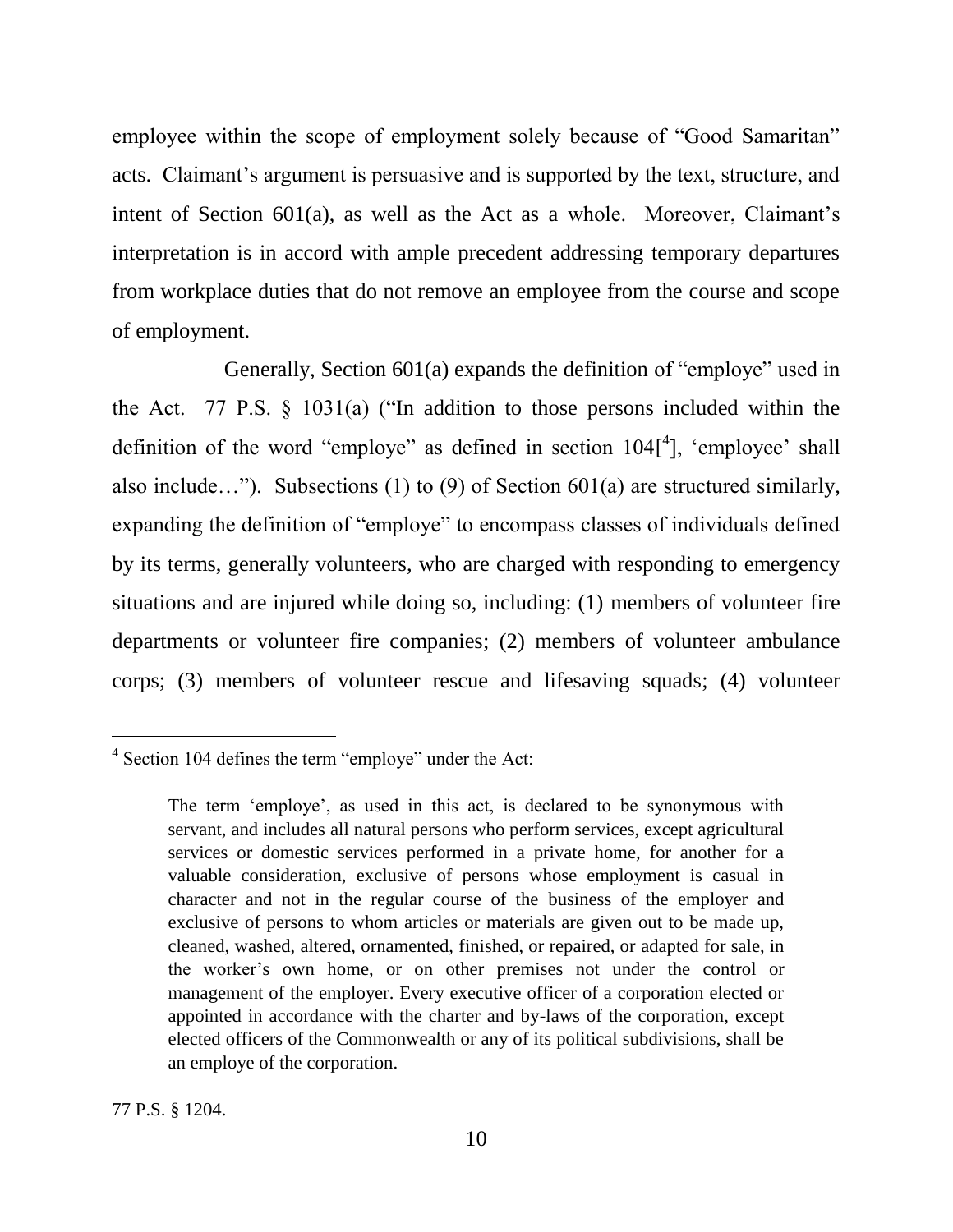members of the State Parks and Forest Program; (5) Pennsylvania Deputy Game Protectors; (6) special waterways patrolmen; (7) forest firefighters; (8) volunteer members of hazardous response teams; and (9) local coordinators of emergency management. *See* 77 P.S. § 1031(a)(1)-(9); *Wolf v. Workers' Compensation Appeal Board (County of Berks/ Office of Aging)*, 705 A.2d 483, 485-486 (Pa. Cmwlth. 1997). The key questions utilized under subsections (1) to (9) of Section 601(a) to determine if a claimant's injuries are covered by the Act are (i) whether a claimant fits within the defined class, such as were they a volunteer firefighter, and (ii) whether the injury occurred during the performance of a duty related to the claimant's status as a member of that class, such as while engaged in actually fighting a fire. *See, e.g., Borough of Heidelberg v. Workers' Compensation Appeal Board (Selva)*, 928 A.2d 1006, 1011-1012 (Pa. 2007); *Keiter v. Workmen's Compensation Appeals Board (Avondale Borough)*, 654 A.2d 629, 633-634 (Pa. Cmwlth. 1995).

While similar in its logic and intent, subsection  $601(a)(10)$  differs from the other subsections contained in Section 601(a) both in its structure and in the individuals to which it is targeted. In contrast to subsections  $601(a)(1)-(9)$ , subsection 601(a)(10) does not expand the definition of "employe" to include a class of individuals defined by its terms. 77 P.S. §§ 1204, 1031(a)(10). Instead, subsection 601(a)(10) begins with an "employe" as defined in Section 104. 77 P.S.  $\S$ § 1204, 1031(a)(10). Subsection 601(a)(10) then provides that an "employe" shall remain an "employe" under the Act if injured while performing specifically identified acts. 77 P.S. §§ 1204, 1031(a)(10). The acts identified by subsection  $601(a)(10)$  are: (i) preventing the commission of a crime, lawfully apprehending a person reasonably suspected of having committed a crime or aiding the victim of a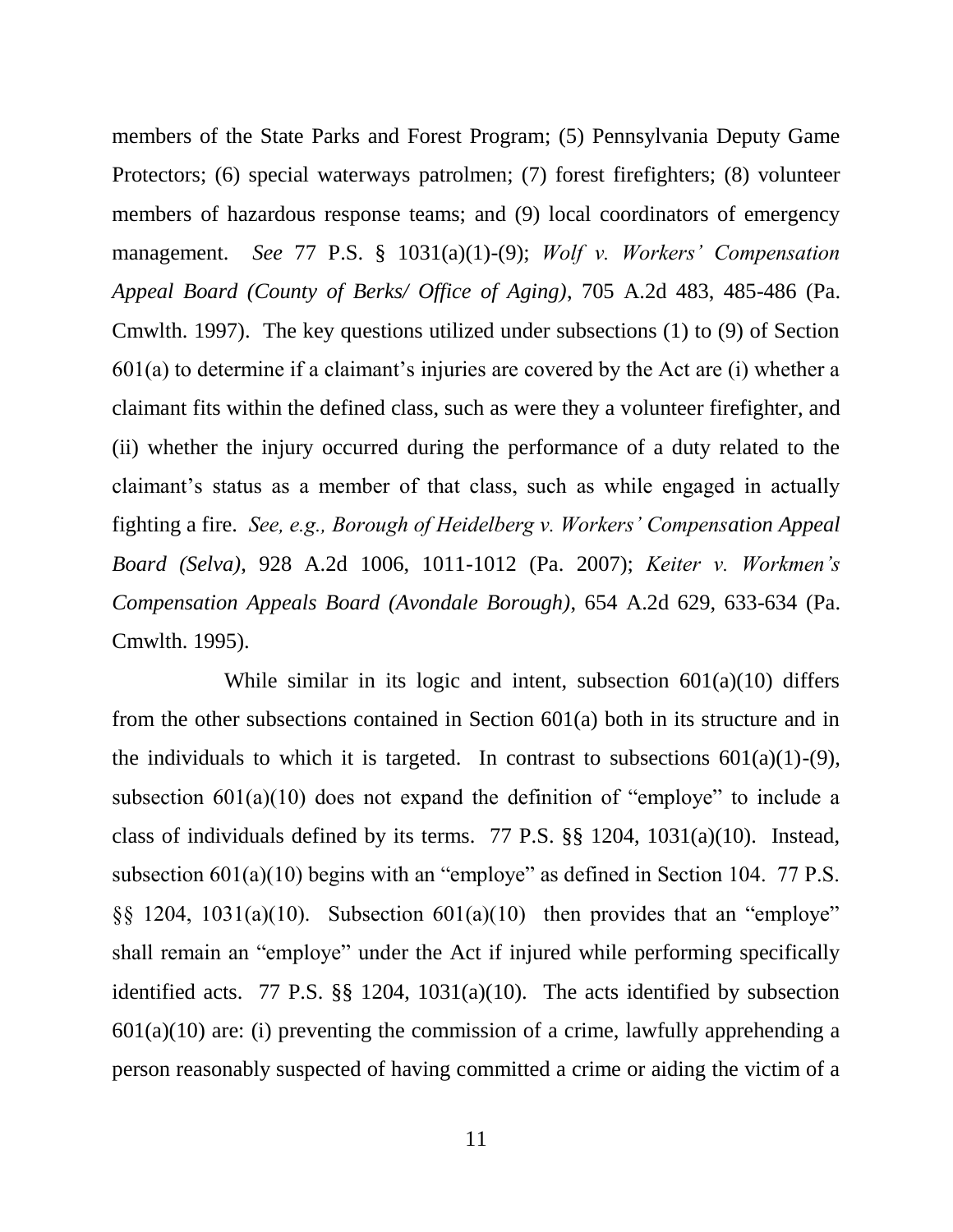crime; and (ii) rendering emergency care, first aid or rescue at the scene of an emergency. 77 P.S. §  $1031(a)(10)(i)$ -(ii). Under subsection  $601(a)(10)$ , an employee who "goes to" the aid of another by performing these specifically identified acts cannot be said to have abandoned the course of employment or to have engaged in something wholly foreign thereto. 77 P.S. § 1031(a)(10); *compare Trigon Holdings, Inc. v. Workers' Compensation Appeal Board (Griffith)*, 74 A.3d 359 (Pa. Cmwlth. 2013) (injury sustained by claimant while polishing a bolt for his child's go-cart during a brief break from work was not compensable under the Act because it was a pronounced departure from his work responsibilities and, therefore, did not occur in the course and scope of employment). Like the other subsections of 601(a), the provision of coverage in subsection 601(a)(10) is rooted in the action being performed at the time of injury.

The acts identified in subsection  $601(a)(10)(i)$ -(ii) do not relate to a duty performed by an employee because of an employee-employer relationship or because of membership in a defined class of emergency responders that does not fit within the definition of "employe"; if this were the case, the claimant would already be covered under the Act and subsection  $601(a)(10)$  would be superfluous. 77 P.S. § 1031(a)(10)(i)-(ii); *see, e.g. Wetzel v. Workers' Compensation Appeal Board (Parkway Service Station)*, 92 A.3d 130 (Pa. Cmwlth. 2014) (claimant's injury was compensable under the Act because it occurred while claimant was attempting to prevent a thief from leaving employer's premises after an attempted robbery and claimant's job duties included securing the safety of fellow employees and patrons). Instead, subsection  $601(a)(10)$  is focused on specific acts performed by an employee at a specific time. Subsection  $601(a)(10)$  does not bring injuries incurred by an individual who aids another within the ambit of the Act simply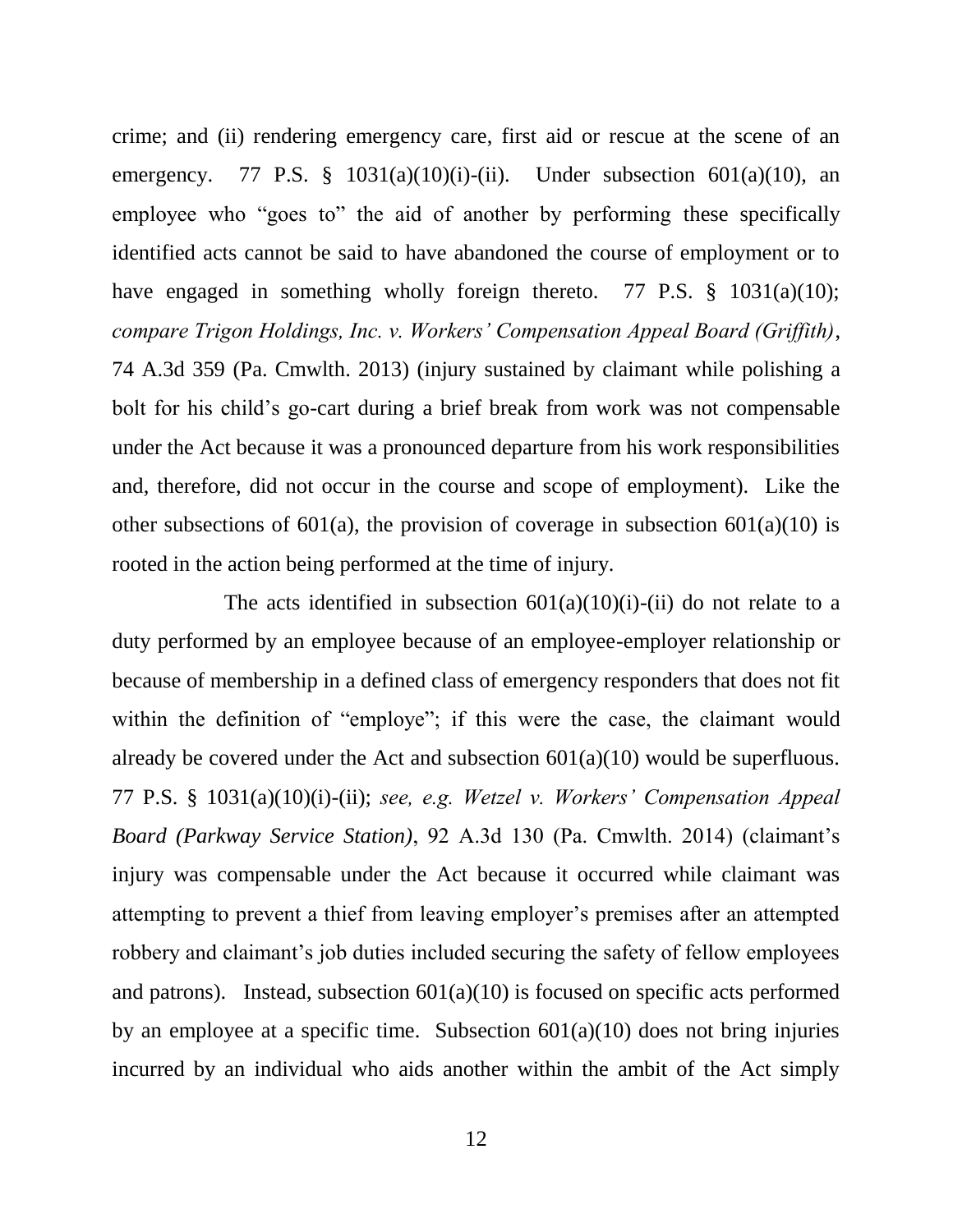because the individual is an employee. Rather, subsection  $601(a)(10)$ , by its plain language, requires that the individual is functioning as an employee at the time the emergency arises and the employee goes to the aid of another. 77 P.S. §  $1031(a)(10)$  ("An employe who, while in the course and scope of his employment, goes to the aid of a person...."). With this requirement, subsection  $601(a)(10)$ adheres to the logic of subsections  $601(a)(1)-(9)$ : volunteer emergency responders are not covered under the Act simply because they are volunteer emergency responders, but because the injury occurred while they were performing their duties as volunteer emergency responders and not while engaged in other endeavors; likewise, employees are not covered under the Act because they went to the aid of another person, but because they did so while otherwise within the course and scope of their employment. *Ginther v. J.P. Graham Transfer Company*, 33 A.2d 923, 924 (Pa. 1943) ("The employer is not an insurer of the life and health of his employee; his liability for compensation is found only in the terms of [the Act]" (internal citations omitted)).

Subsections  $601(a)(1)-(9)$  are concerned with placing those individuals who regularly perform emergency services within the definition of "employe" chiefly because the casual nature of or the lack of consideration for their services may otherwise exclude them. 77 P.S. § 1031(a)(1)-(9); *Ballerino v. Workers' Compensation Appeal Boad (Darby Borough)*, 938 A.2d 541, 546 & n.8 (Pa. Cmwlth. 2007). Subsection  $601(a)(10)$  is charged with protecting employees who may render aid from being removed from the definition of "employe" chiefly because rendering aid is not a part of the services they regularly perform for consideration from their employer. 77 P.S. § 1031(a)(10). The logic and intent of each subsection of 601(a) is the same: to prevent workers who are injured while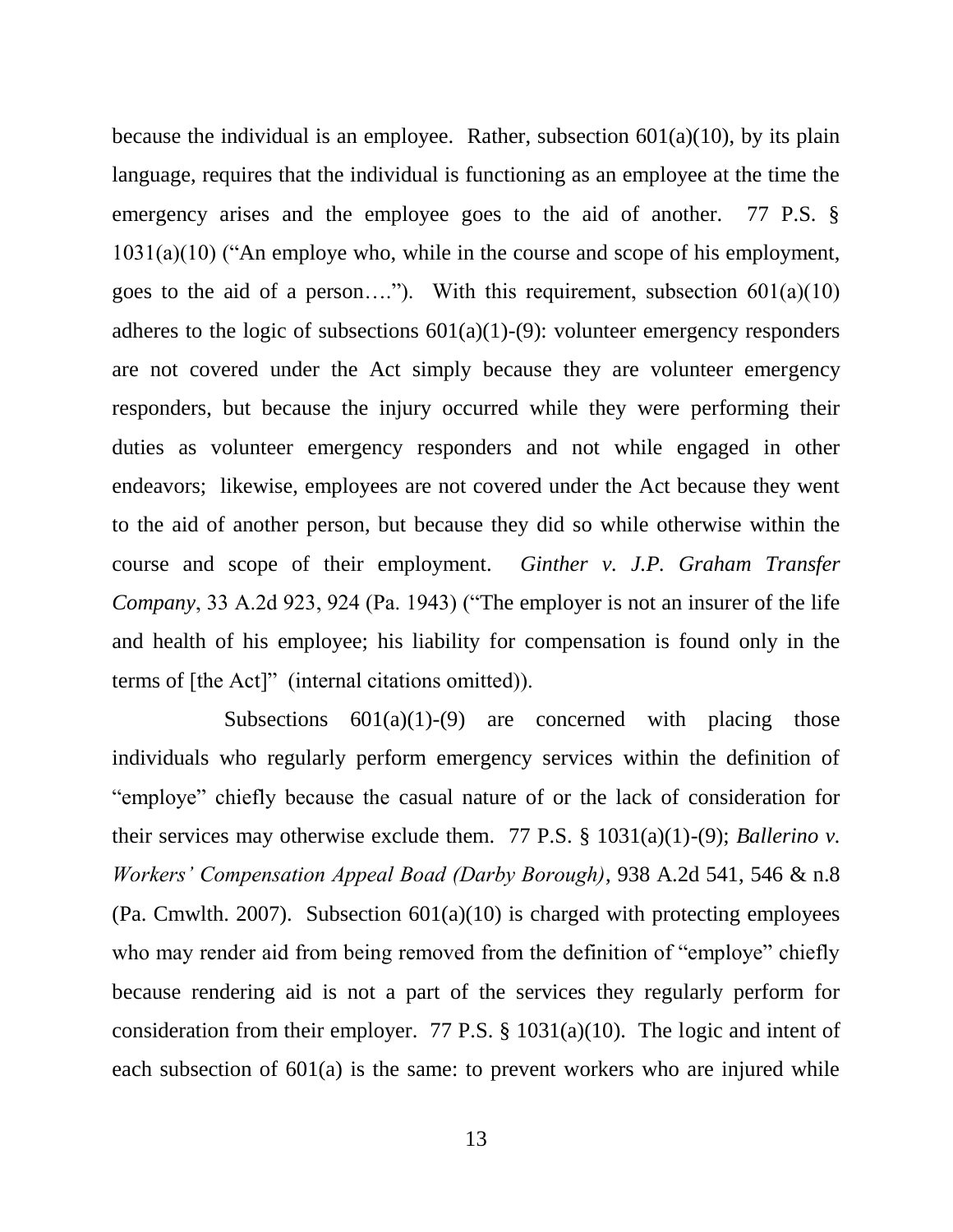assisting persons in danger from being excluded from receiving workers' compensation benefits because they may not otherwise fit within the Act at the exact time of injury.

An apt analogy is the different treatment given under the Act to an injury that is sustained by an employee while on a lunch break, compared to an injury that occurs while an employee is on a small temporary departure from work to tend to personal comforts or convenience; typically the former falls outside the ambit of the Act, while the latter is encompassed by the Act. *1912 Hoover House Restaurant v. Workers' Compensation Appeals Board (Soverns)*, 103 A.3d 441, 447-450 (Pa. Cmwlth. 2014) (discussing the difference between an employee's comfort breaks and an employee's personal time, such as a lunch break); *see also Montgomery Hospital v. Workers' Compensation Appeal Board (Armstrong)*, 793 A.2d 182, 187-188 (Pa. Cmwlth. 2000) (claimant's departure from the work routine to use the bathroom when injury occurred did not remove claimant from the course of employment); *Collins v. Workmen's Compensation Appeal Board (American Society for Testing and Materials)*, 512 A.2d 1349, 1351 (Pa. Cmwlth. 1986) (injury sustained by claimant, who was a non-travelling employee, two blocks from employer's premises while she was returning from her lunch break was not compensable under the Act). The addition of subsection  $601(a)(10)$  brings the acts of aiding another specifically identified by subparts (i) and (ii) into the category of actions that, like a temporary departure to administer to human comforts, do not constitute an abandonment of employment by an employee or constitute acts that are inherently high risk so as to be wholly foreign to employment. *Compare Penn State University*, 15 A.3d at 954 (claimant's act of jumping down a flight of the stairs while on a lunch break was wholly foreign to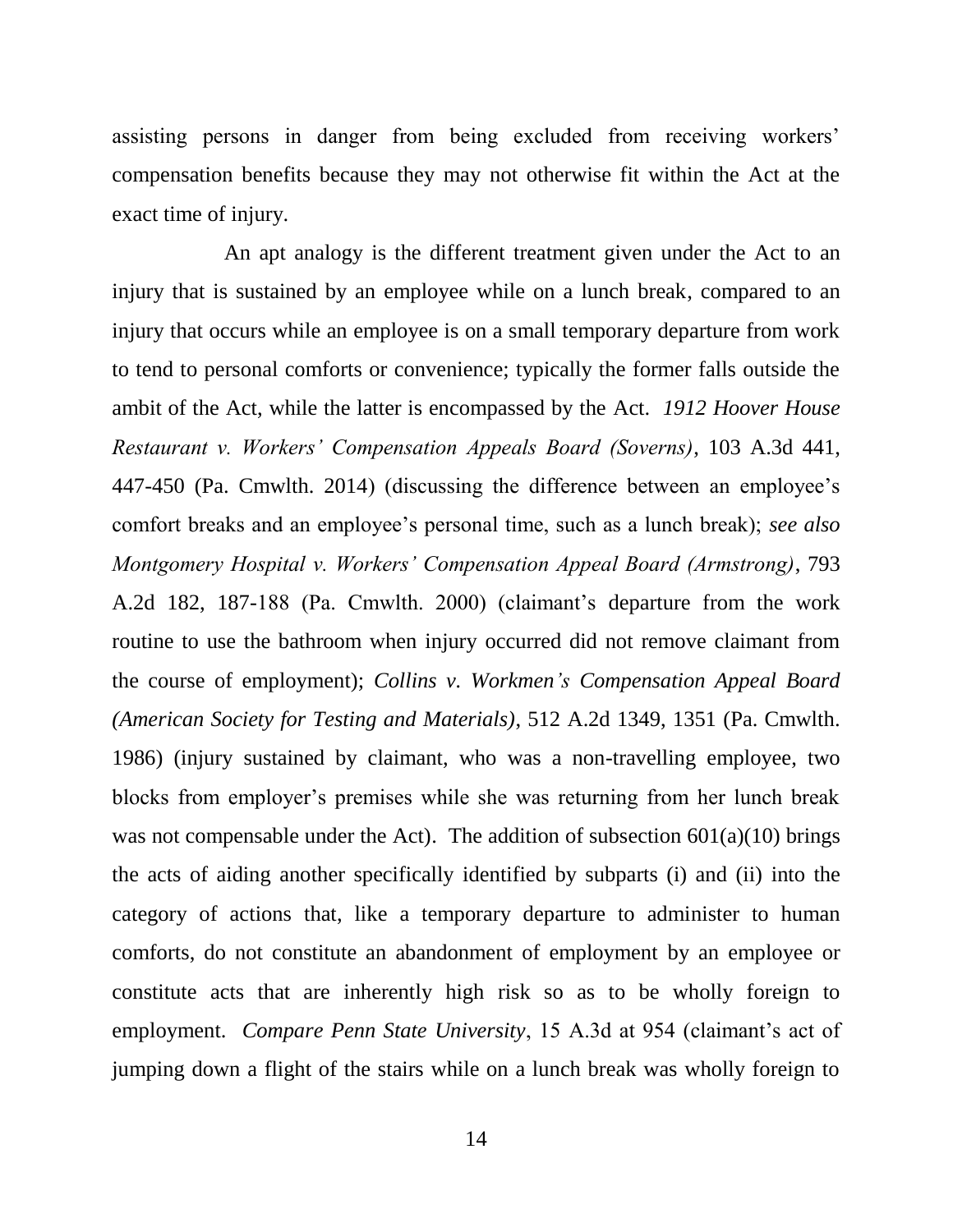his employment); *Baby's Room v. Workers' Compensation Appeal Board (Stairs)*, 860 A.2d 200, 204-205 (Pa. Cmwlth. 2004) (claimant's action of grabbing the rim of a basketball hoop in a customer's driveway was an inconsequential departure from his employment duty of delivering furniture for employer and, therefore, did not constitute a deviation from the course of employment).

Employer argues that the General Assembly could not have intended to provide coverage for employees who render aid but who are not members of a professional or specially trained class of emergency personnel, for to do so would be absurd. However, the text of Section 601(a) belies Employer's argument. 77 P.S. § 1031(a). Subsections 601(a)(1)-(9) demonstrate that when the General Assembly intends to limit coverage to a class of emergency responders with special training, it expressly does so. In subsection  $601(a)(10)$ , the General Assembly clearly chose not to limit its scope to members of a narrowly defined class with special training, instead utilizing the term "employe," which denotes no special training, in contrast to words like "members of volunteer fire departments," which do. 77 P.S. § 1031(a)(1) & (10).

Employer also argues that interpreting Section  $601(a)(10)$  to apply to employees who act to provide aid to other persons without a corresponding employment duty runs contrary to our Supreme Court's decision in *Kmart*. In *Kmart*, the Supreme Court disapproved of reasoning that concluded "that an award of benefits is permissible because of the tangential goodwill that may inure to the employer," when an employee becomes injured while performing acts that could loosely be described as "Good Samaritan" in nature. 748 A.2d at 666 n.4. Following our Supreme Court's decision in *Kmart*, the General Assembly amended Section 601(a) and added subsection 601(a)(10). *See* Act of December 23, 2003,

15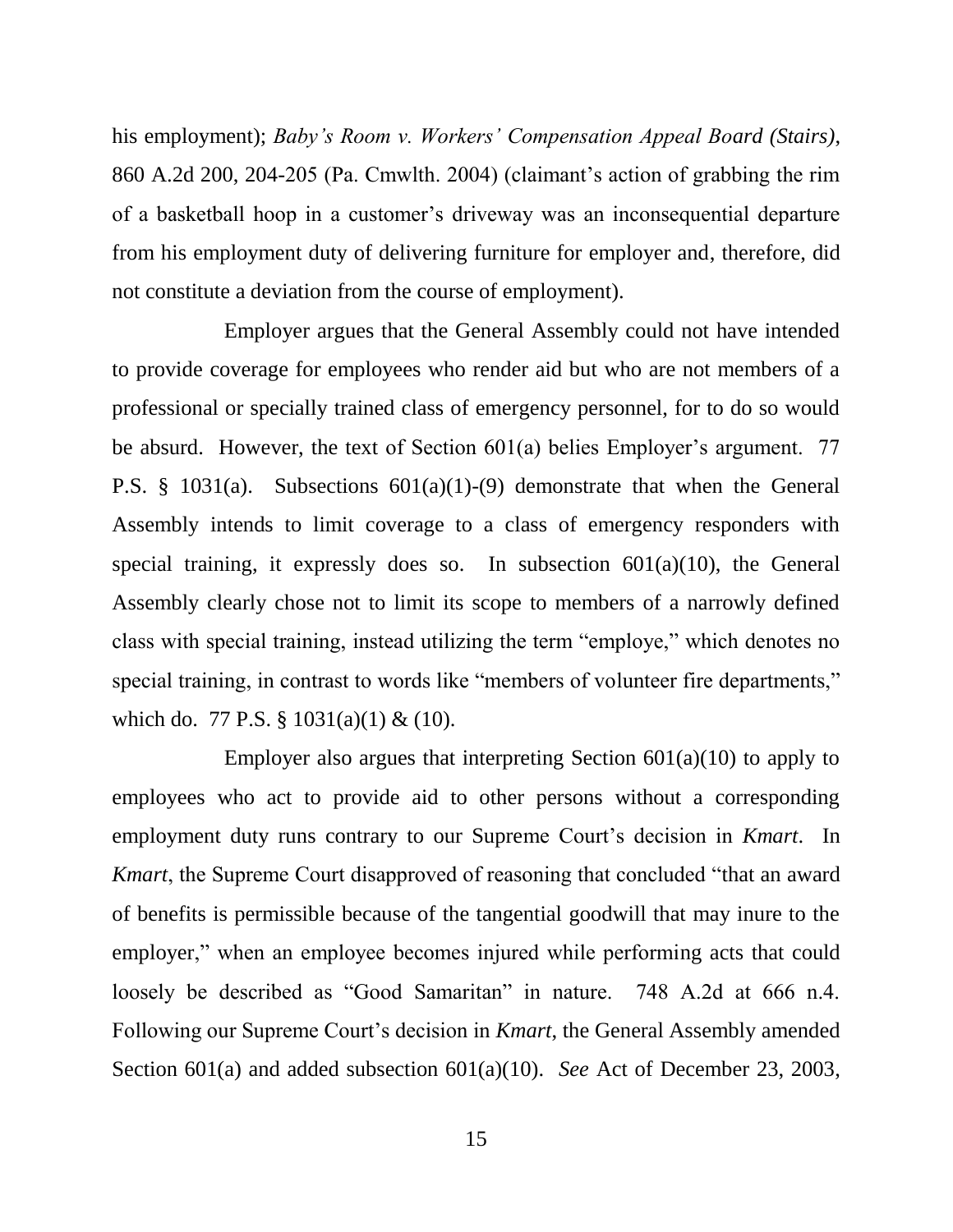P.L. 371, 77 P.S. § 1031(a)(10)(i)-(ii). Therefore, it is the language of subsection 601(a)(10) and not our Supreme Court's analysis in *Kmart* that is controlling of the instant matter.

However, the language of the statute and the analysis in *Kmart* are not in conflict as Employer contends, as each reject the theory that it is the "tangential goodwill that may inure to an employer" which brings an injury directly resulting from amorphous "Good Samaritan" acts within the ambit of the statute. Instead of a tangential benefit or an amorphous category of acts, the statute, like the Court in *Kmart*, focuses on whether the employee is within the course and scope of employment when the employee "goes to" the aid of another person and whether that aid falls within two definite categories of assistance to another, and it is the answers to these questions that determines whether the injury is work-related.<sup>5</sup>

Similarly, in *Kmart* our Supreme Court rejected the theory that the claimant's actions were motivated by a work-related compulsion and nowhere does the statute state or imply that an employee's motivation in rendering assistance is pertinent to an analysis of whether injuries sustained while rendering aid are

<sup>5</sup> Our Supreme Court noted in *Kmart* that while the claimant was not covered under the Act for her intervention in the assault upon her co-worker, "the legislature has provided means by which persons who intervene in a crime may recoup their financial losses. *See* Crime Victims Act, 18 P.S. § 11.701 *et seq*." *Kmart*, 748 A.2d at 667 n.5. In amending Section 601(a) to add subsection (10), the General Assembly provided in subpart (i) that "[p]reventing the commission of a crime, lawfully apprehending a person reasonably suspected of having committed a crime or aiding the victim of a crime," was one of the categories of acts that would not remove an employee from coverage under the Act. 77 P.S.  $\S$  1031(a)(10)(i). In drafting subpart (i) to subsection 601(a)(10), the General Assembly relied upon Section 103 of the Crime Victims Act, Act of November 24, 1998, P.L. 882, 18 § 11.103, to give meaning to the terms "crime" and "victim." 77 P.S. § 1031(a)(10)(i). The General Assembly's reliance on the definition section of the Crime Victims Act makes clear that the General Assembly was aware of the existence of this remedy when drafting the amendment to Section 601(a) of the Act and did not intend the Crime Victims Act to serve as the exclusive remedy for an employee who goes to the aid of a crime victim while in the course and scope of employment and is injured as a direct result.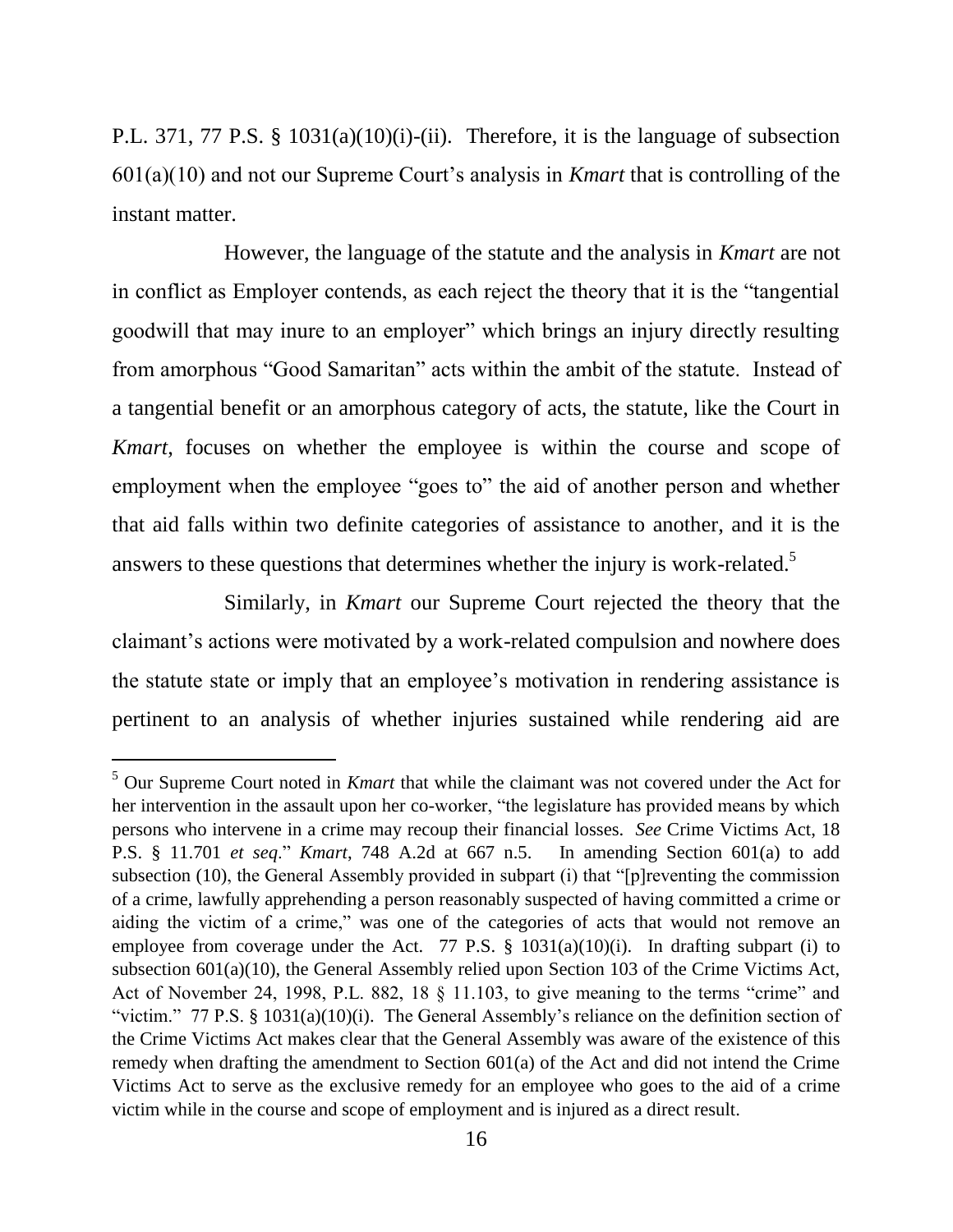covered under the Act. Just as the Court did in *Kmart*, the statute does not place any relevance upon the relationship between the employee who is injured and the individual to whom the employee goes to aid; the statute simply requires that the employee goes to the aid of "a person." Section  $601(a)(10)$  of the Act, 77 P.S.  $1031(a)(10)$ . Responding to a call for help by rendering aid is, like attending to personal comforts, a very human compulsion separate and apart from the work duties which engage our daily lives, but it is not a recognition of the best of our human instincts underlying the response that brings injuries sustained by an employee while rendering aid within the ambit of the Act; it is the text of the statute. Under subsection  $601(a)(10)$ , the key questions necessary to determine if a claimant's injuries are covered by the Act are (i) whether the individual is an employee within the meaning of the Act, (ii) whether the action taken by the employee falls within one of two specific categories of aid to another, and (iii) whether the employee acted as described in subsection  $601(a)(10)(i)$ -(ii) while otherwise within the course and scope of employment. In order to determine whether the claimant was within the course and scope of employment at the point in time when the emergency arose and the employee went to the aid of another person, we must examine whether the claimant satisfied either of the two tests developed under Section 301(c) of the Act.

In the instant matter, there is no dispute that Claimant was an employee of Employer whose duties included installing new pipeline at different job sites. Employer obtained a contract to construct a new addition to the Borough Plant, which included the installation of new pipeline. Claimant was sent by Employer to the Borough Plant to install new pipeline beginning in approximately January 2010. On July 29, 2010, Claimant heard a call for help from the area of

17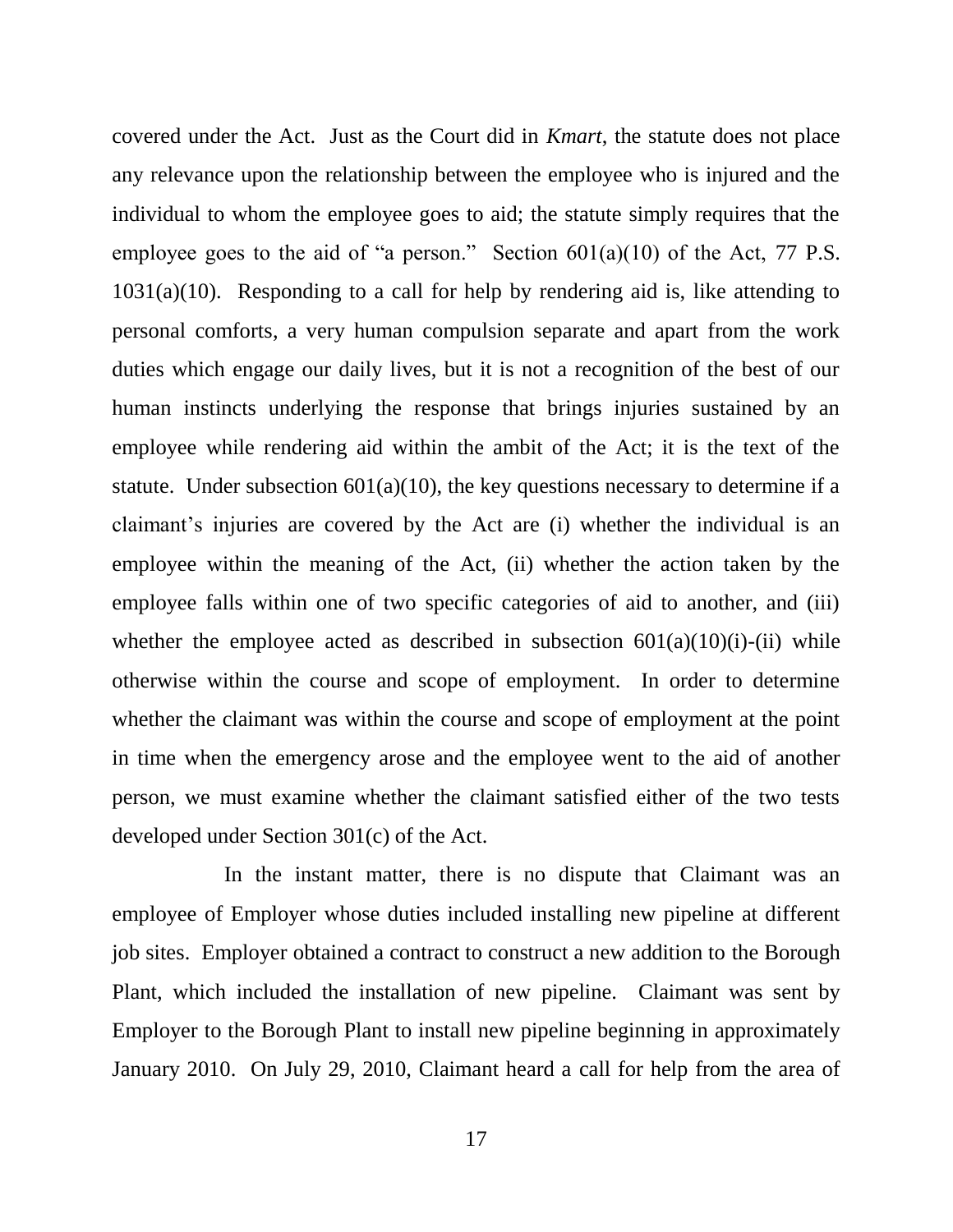the concrete pit, which was approximately thirty feet away from where Claimant was working. At the time Claimant heard the call for help, Claimant was installing pipe in performance of Employer's contract. Claimant and his co-workers responded to the call for help by quickly traversing the thirty feet between where they were working and the area of the pit. Claimant descended the ladder attached to the pit in order to rescue or provide aid to the person who lay at the bottom. Claimant found the man dead. Claimant attempted to ascend the ladder, but was overwhelmed by a lack of oxygen, and fell from the ladder back down into the pit, sustaining his injuries. These facts demonstrate that at the time the emergency arose, Claimant was actually engaged in the furtherance of Employer's business or affairs and was, therefore, within the course and scope of his employment. These facts further demonstrate that Claimant, in response to a call for help, went to the aid of another and sustained injuries as a result of attempting to render emergency care.

The question raised by Employer before this Court was whether Claimant's rendering of aid to the injured, and ultimately deceased, Borough Plant employee removed Claimant from the course and scope of his employment because his employment duties did not include rendering aid to another. Our interpretation of the statute is that the question of whether Claimant was within the course and scope of employment is answered by an examination of whether, at the time Claimant heard the call for help, Claimant's activities satisfied one of the two tests already used under the Act to answer this question. Our interpretation of the statute necessarily requires the conclusion that attempts to render aid to another do not, in and of themselves, constitute an abandonment of employment. Having resolved this question, there remains no dispute that Claimant was within the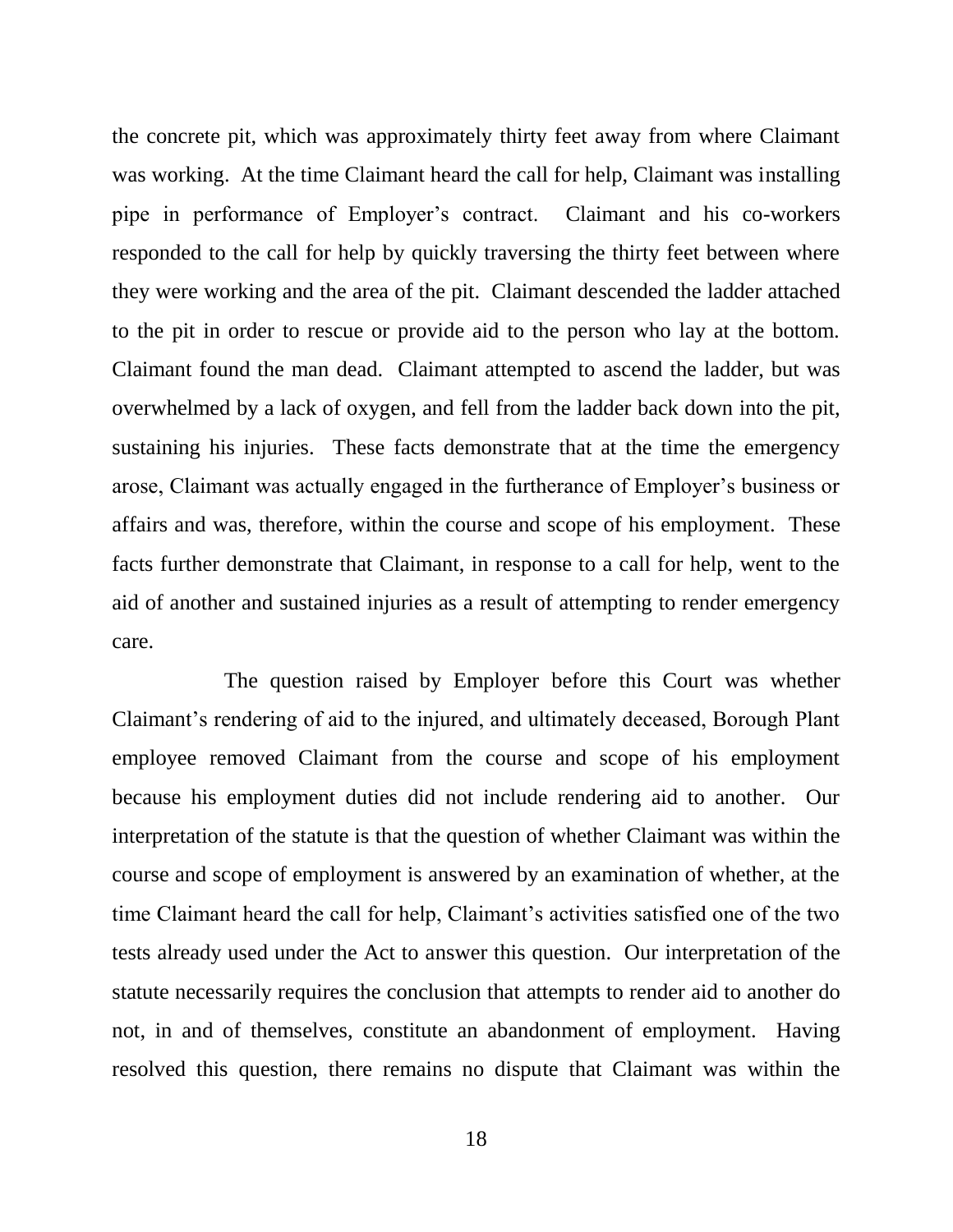course and scope of his employment at the time this tragedy occurred: he was 30 feet away installing pipe in accordance with Employer's contract with the Borough Plant.

Accordingly, we hold that Claimant is entitled to benefits under the Act for injuries to his left leg, knee, foot, ribs, back and lungs and we affirm the order of the Board.

### **\_\_\_\_\_\_\_\_\_\_ \_\_\_\_\_\_\_\_\_\_\_\_\_\_\_\_\_\_\_\_\_\_\_\_\_\_\_ JAMES GARDNER COLINS, Senior Judge**